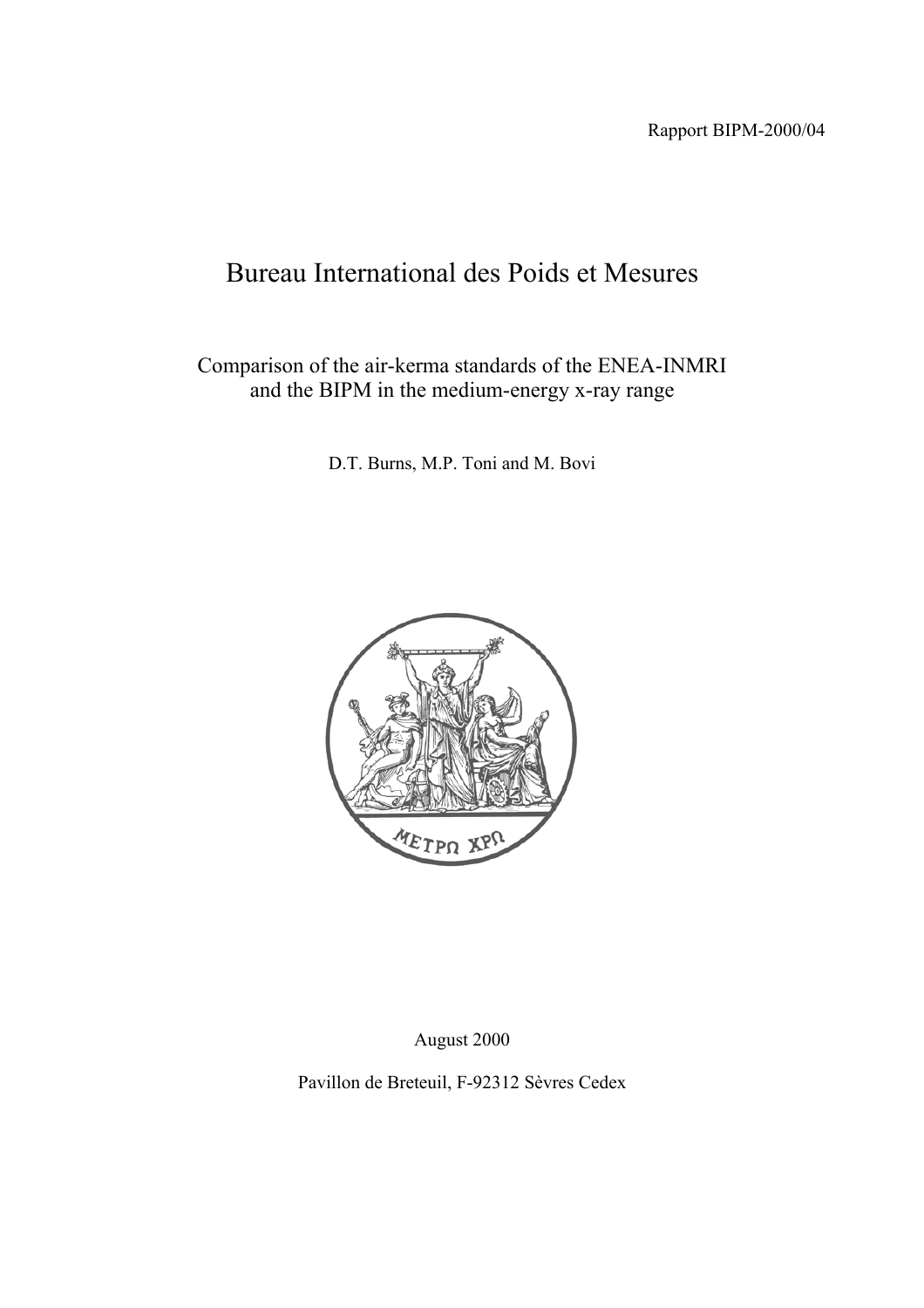# **Comparison of the air-kerma standards of the ENEA-INMRI and the BIPM in the medium-energy x-ray range**

by D.T. Burns, M.P. Toni\* and M. Bovi\*

Bureau International des Poids et Mesures, F-92312 Sèvres Cedex \* Istituto Nazionale di Metrologia delle Radiazioni Ionizzanti, ENEA C.R. Casaccia, CP 2400 – 00100 Rome, Italy

**Abstract** An indirect comparison has been made between the airkerma standards of the ENEA-INMRI and the BIPM in the mediumenergy x-ray range. The results show the standards to be in general agreement within the stated uncertainty, although there is evidence of a trend in the results at different radiation qualities.

### **1. Introduction**

An indirect comparison has been made between the air-kerma standards of the Istituto Nazionale di Metrologia delle Radiazioni Ionizzanti (ENEA-INMRI) and the Bureau International des Poids et Mesures (BIPM) in the x-ray range from 100 kV to 250 kV. Two spherical cavity ionization chambers were used as transfer instruments. The measurements at the BIPM took place in September 1998 and those at the ENEA-INMRI in September and October 1998, using the reference conditions recommended by the CCRI [1].

### **2. Determination of the air-kerma rate**

For a free-air ionization chamber standard with measuring volume *V*, the air-kerma rate is determined by the relation

$$
\dot{K} = \frac{I}{\rho_{\text{air}} V} \frac{W_{\text{air}}}{e} \frac{1}{1 - g_{\text{air}}} \prod_{i} k_{i}
$$
\n(1)

where  $\rho_{\text{air}}$  is the density of air under reference conditions, *I* is the ionization current under the same conditions,  $W_{\text{air}}$  is the mean energy expended by an electron of charge *e* to produce an ion pair in air, *g*air is the fraction of the initial electron energy lost by bremsstrahlung production in air, and  $\Pi$   $k_i$  is the product of the correction factors to be applied to the standard.

The values used for the physical constants  $\rho_{\text{air}}$  and  $W_{\text{air}}$  are given in Table 1. For use with this dry-air value for  $\rho_{air}$ , the ionization current *I* must be corrected for humidity and for the difference between the density of the air of the measuring volume at the time of measurement and the value given in the table<sup>1</sup>.

### **3. Details of the standards**

 $\overline{a}$ 

The air-kerma standard of the BIPM, described in [2], is of the conventional parallel-plate freeair chamber design in which the measuring volume *V* is defined by the diameter of the defining

<sup>&</sup>lt;sup>1</sup> For an air temperature *T*, pressure *P* and relative humidity 50 % in the measuring volume, this involves a temperature correction  $T/T_0$ , a pressure correction  $P_0/P$ , a humidity correction  $k_h = 0.9980$ , and the factor 1.0002 to account for the change in the compressibility of dry air between  $T \sim 293$  K and  $T_0 = 273.15$  K.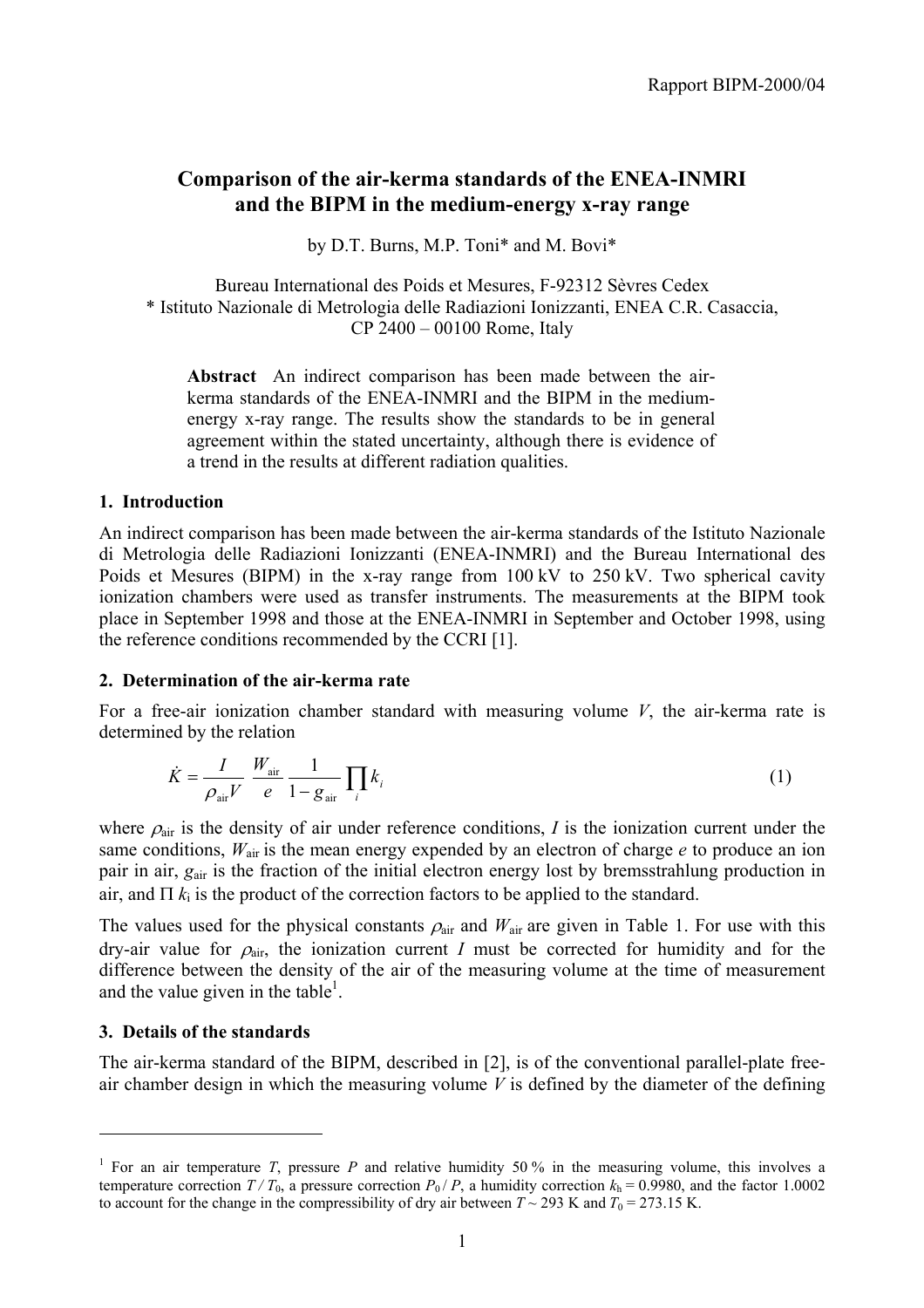aperture and the length of the collecting region. The ENEA-INMRI standard has a telescopic cylindrical geometry, in which *V* is defined by the defining aperture and the difference between the extended and collapsed lengths. Details of the ENEA-INMRI standard, which has not previously been compared with the BIPM standard, are given in [3]. The main dimensions, the measuring volume and the polarizing voltage for each chamber are shown in Table 2.

| Constant                 | Value                      | $u_i$  |
|--------------------------|----------------------------|--------|
| $\mathcal{D}_\text{air}$ | $1.2930 \text{ kg m}^{-3}$ | 0.0001 |
| $W_{\rm air}$ / $e$      | 33.97 J $C^{-1}$           | 0.0015 |

**Table 1. Physical constants used in the determination of the air-kerma rate**

 $\uparrow u_i$  is the relative standard uncertainty.

<sup> $\ddagger$ </sup> Density of dry air at *T*<sub>0</sub> = 273.15 K and *P*<sub>0</sub> = 101 325 Pa.

| Standard                           | <b>BIPM</b> | <b>ENEA-</b><br><b>INMRI</b> |
|------------------------------------|-------------|------------------------------|
| Aperture diameter / mm             | 9.939       | 10.008                       |
| Air path length / mm               | 281.5       | 403                          |
| Collecting length / mm             | 60.00       | $240.20^{\dagger}$           |
| Electrode separation / mm          | 180         | $6.5 - 22.5$                 |
| Collector width / mm               | 200         | $9.5^{\$}$                   |
| Measuring volume / mm <sup>3</sup> | 4 6 5 5 . 4 | $18.895^{\dagger}$           |
| Polarizing voltage / V             | 4 000       | 5000                         |

**Table 2. Main characteristics of the standards**

† The difference between the extended and collapsed lengths.

‡ This range arises because the axis of the cylindrical collector rod is

displaced from the axis of the cylindrical outer electrode.

§ The diameter of the collector rod.

### **4. The transfer instruments**

### *4.1 Determination of the calibration coefficient for a transfer instrument*

The air-kerma calibration coefficient  $N_K$  for a transfer instrument is given by the relation

$$
N_K = \frac{\dot{K}}{I_{\text{tr}}} \tag{2}
$$

where  $\dot{K}$  is the air-kerma rate determined by the standard using (1) and  $I_{tr}$  is the ionization current measured by the transfer instrument and the associated current-measuring system. The current *I*tr is corrected to the standard conditions of air temperature, pressure and relative humidity chosen for the comparison ( $T = 293.15$  K,  $P = 101325$  Pa and  $h = 50\%$ ).

In general, to derive a comparison result from the calibration coefficients  $N_{K,\text{BIPM}}$  and  $N_{K,\text{NMI}}$ measured, respectively, at the BIPM and at a national measurement institute (NMI), differences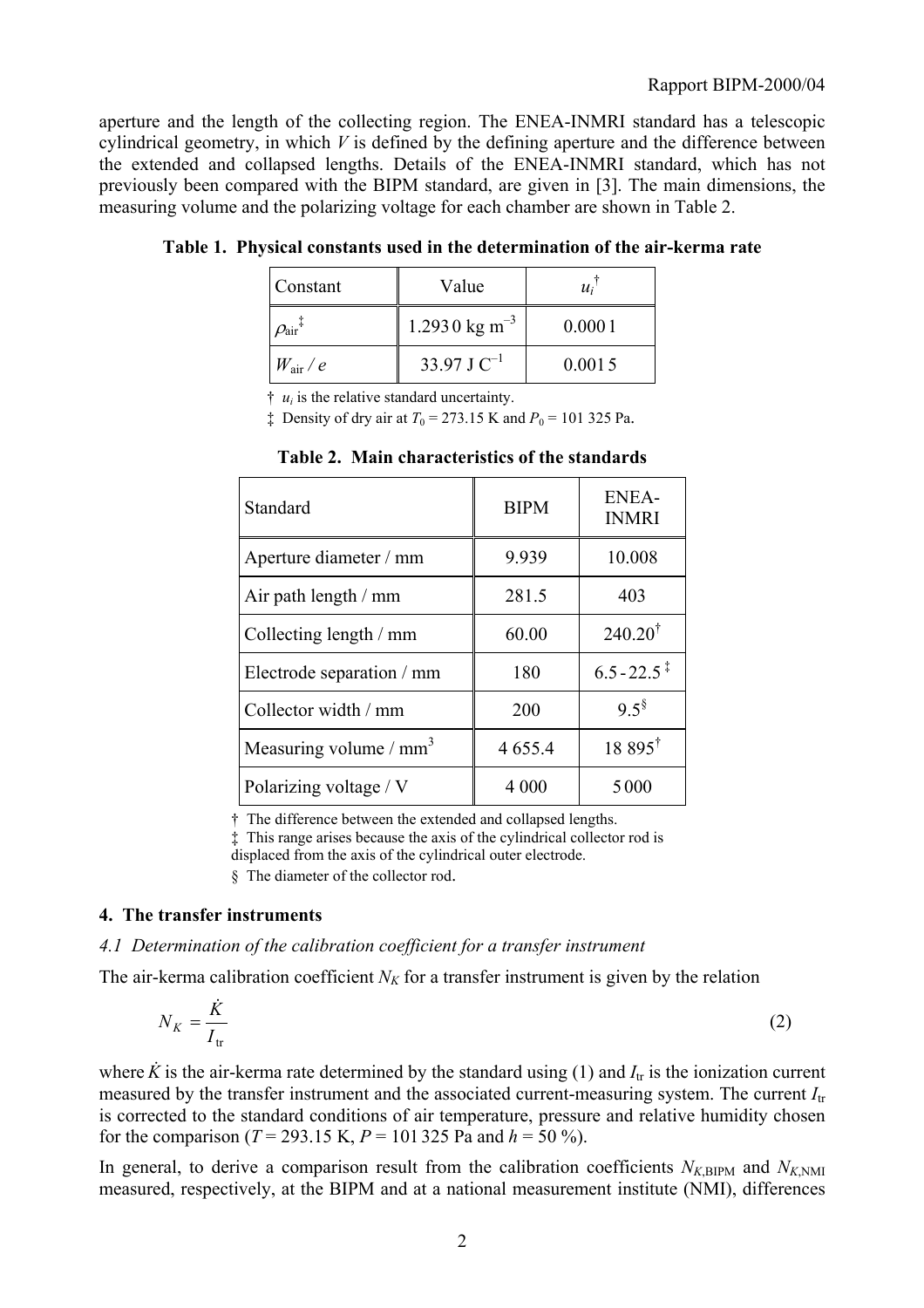in the radiation qualities must be taken into account. Each quality used for the comparison has the same generating potential at each institute, but the half-value layers (HVLs) may differ. A radiation quality correction factor  $k_0$  is derived for each comparison quality *Q*. This corrects the calibration coefficient  $N_{K,NMI}$  determined at the NMI into one which applies at the 'equivalent' BIPM quality and is derived by interpolation of the  $N_{K,NM}$  values in terms of log(HVL). The comparison result at each quality is then taken as

$$
\frac{\dot{K}_{\text{NMI}}}{\dot{K}_{\text{BIPM}}} = \frac{k_{\text{Q}} N_{K,\text{NMI}}}{N_{K,\text{BIPM}}} \tag{3}
$$

In practice, the half-value layers normally differ by only a small amount and  $k<sub>O</sub>$  is close to unity.

### *4.2 Details of the transfer instruments*

Two spherical cavity ionization chambers belonging to the ENEA-INMRI were used as transfer instruments for the comparison. Their main characteristics are given in Table 3. The reference point for each chamber was taken to be at the geometrical centre of the sphere. Each chamber was oriented so that the text marked on the chamber stem was facing away from the source.

| Transfer<br>chamber type                | ENEA-T5                   | ENEA-T30               |
|-----------------------------------------|---------------------------|------------------------|
| Serial number                           | 05                        | 105                    |
| Geometry                                | Spherical                 | spherical              |
| External diameter / mm                  | 9.8                       | 44.0                   |
| Wall material                           | air-equivalent plastic    | air-equivalent plastic |
| Wall thickness                          | $0.07$ g cm <sup>-2</sup> | $3 \text{ mm}$         |
| Nominal volume $/mm3$                   | 380                       | 28000                  |
| Polarizing voltage / V                  | $+200$                    | $+300$                 |
| Typical polarity effect $I(+)$ / $I(-)$ | 1.002                     | 1.000                  |

**Table 3. Main characteristics of the transfer chambers**

# **5. Calibration at the BIPM**

### *5.1 BIPM irradiation facility and reference radiation qualities*

The BIPM medium-energy x-ray laboratory houses a constant-potential generator and a tungsten-anode x-ray tube with an inherent filtration of 2.3 mm aluminium. Both the generating potential and the anode current are stabilized using feedback systems constructed at the BIPM; this results in a very high stability and obviates the need for a transmission current monitor. The variation in the measured ionization current over the duration of a comparison introduces a relative standard uncertainty of typically  $4 \times 10^{-4}$ . The radiation qualities used in the range from 100 kV to 250 kV are those recommended by the CCRI [1] and are given in Table 4.

# *5.2 BIPM standard and correction factors*

The reference plane for the BIPM standard was positioned at 1 200 mm from the radiation source, with a reproducibility of 0.03 mm. The standard was aligned on the beam axis to an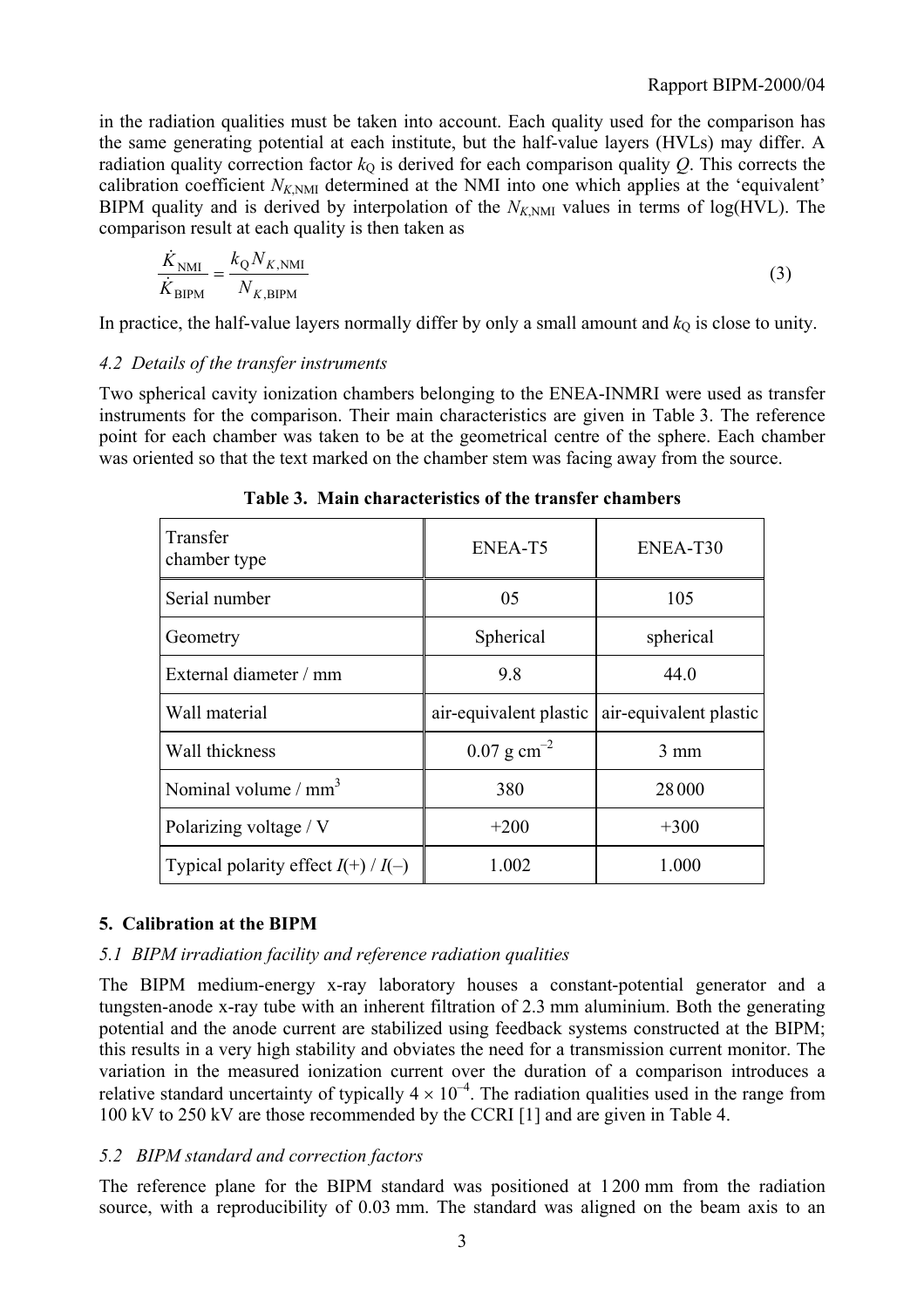estimated uncertainty of 0.1 mm. The beam diameter in the reference plane is 105 mm for all radiation qualities, and an off-axis displacement of 0.1 mm changes the measured current by no more than 0.03 % at 100 kV.

| Generating<br>potential / kV                              | 100    | 135    | 180    | 250    |
|-----------------------------------------------------------|--------|--------|--------|--------|
| Al filtration / mm                                        | 1.2032 |        |        |        |
| Cu filtration / mm                                        |        | 0.2321 | 0.4847 | 1.5701 |
| Al HVL / mm                                               | 4.027  |        |        |        |
| Cu HVL / mm                                               | 0.148  | 0.494  | 0.990  | 2.500  |
| $\mu_{\text{air}}^{\dagger}$ / $10^{-3}$ mm <sup>-1</sup> | 0.0355 | 0.0235 | 0.0198 | 0.0172 |
| $K_{\text{RIPM}}$ / mGy s <sup>-1</sup>                   | 0.21   | 0.20   | 0.29   | 0.38   |

**Table 4. Characteristics of the BIPM reference radiation qualities**

† Air attenuation coefficient at 293.15 K and 100 000 Pa, measured at the BIPM for an air path length of 100 mm.

During the calibration of the transfer chambers, measurements using the BIPM standard were made at both polarities to correct for any polarity effect in the standard. The measured difference was typically  $2 \times 10^{-4}$  in relative value. The leakage current for the BIPM standard, relative to the ionization current, was measured to be less than  $2 \times 10^{-4}$ .

| Generating                       | 100    | 135    | 180    | 250    | Relative standard<br>uncertainty |              |
|----------------------------------|--------|--------|--------|--------|----------------------------------|--------------|
| potential / kV                   |        |        |        |        | $u_{iA}$                         | $u_{iB}$     |
| Air attenuation $k_a^{\dagger}$  | 1.0100 | 1.0066 | 1.0056 | 1.0049 | 0.0003                           | 0.0001       |
| Scattered radiation $k_{\rm sc}$ | 0.9948 | 0.9962 | 0.9967 | 0.9969 |                                  | 0.0007       |
| Electron loss $k_e$              | 1.0000 | 1.0023 | 1.0052 | 1.0078 |                                  | $0.0010^{*}$ |
| Ion recombination $k_s$          | 1.0005 | 1.0005 | 1.0005 | 1.0005 | 0.0002                           | 0.0001       |
| Field distortion $k_d$           | 1.0000 | 1.0000 | 1.0000 | 1.0000 |                                  | 0.0007       |
| Aperture edge transmission $k_1$ | 0.9999 | 0.9998 | 0.9997 | 0.9996 |                                  | 0.0001       |
| Wall transmission $k_p$          | 1.0000 | 1.0000 | 0.9999 | 0.9988 | 0.0001                           |              |
| Humidity $k_h$                   | 0.9980 | 0.9980 | 0.9980 | 0.9980 | $\blacksquare$                   | 0.0003       |
| $1-g_{\text{air}}$               | 0.9999 | 0.9999 | 0.9998 | 0.9997 |                                  | 0.0001       |

**Table 5. Correction factors for the BIPM standard**

† These are nominal values for 293.15 K and 100 000 Pa; each measurement is corrected using the air temperature and pressure measured at the time.

‡ The value is less for the 100 kV and 135 kV radiation qualities.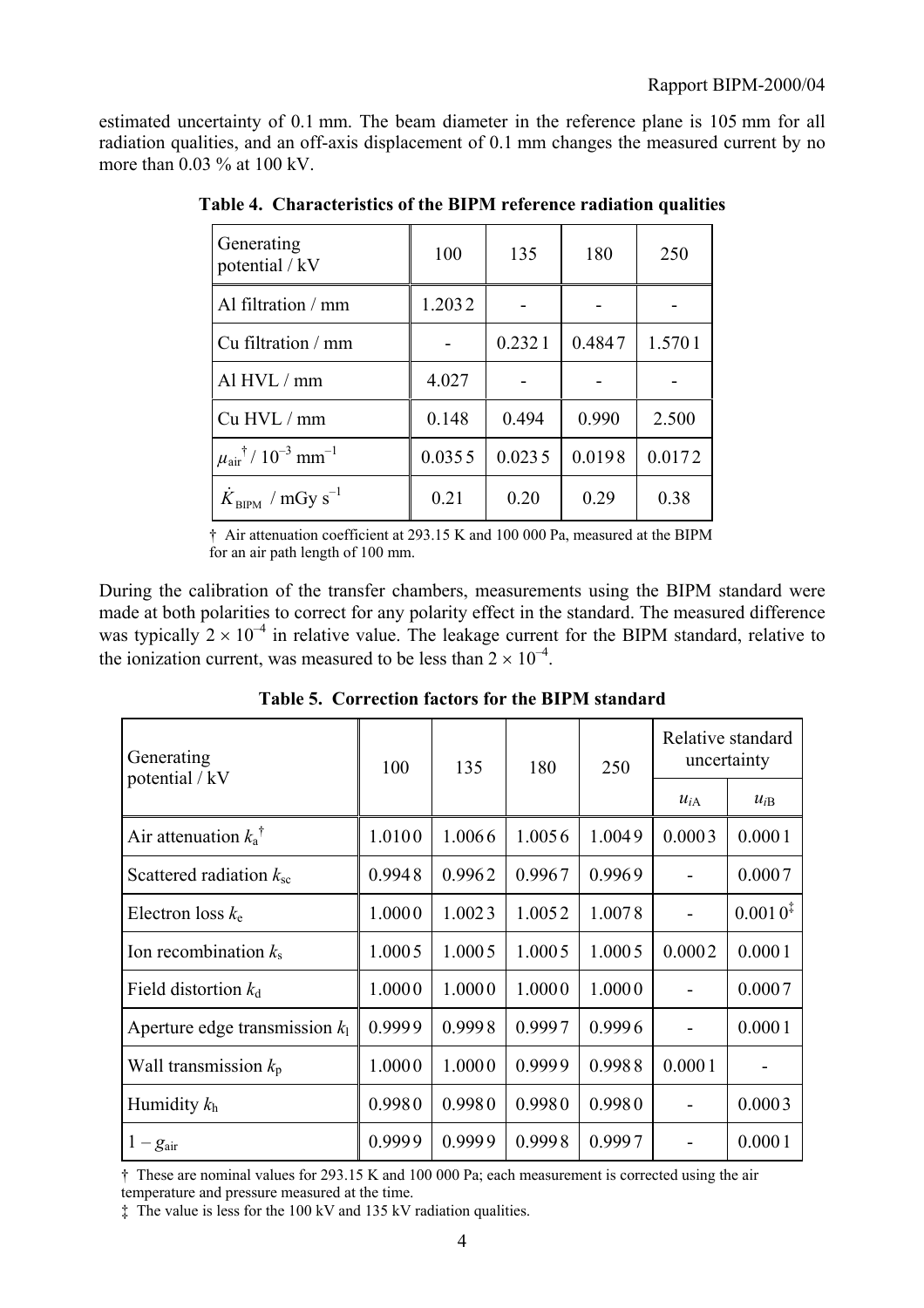The correction factors applied to the ionization current measured at each radiation quality using the BIPM standard, together with their associated uncertainties, are given in Table 5. The factor  $k_a$  corrects for the attenuation of the x-ray fluence along the air path between the reference plane and the centre of the collecting volume. It is evaluated using the measured air-attenuation coefficients  $\mu_{air}$  given in Table 4. In practice, the values used for  $k_a$  take account of the temperature and pressure of the air in the standard at the time of the measurements. Ionization current measurements (both for the standard and for transfer chambers) are also corrected for changes in air attenuation arising from variations in the temperature and pressure of the ambient air between the radiation source and the reference plane.

# *5.3 Transfer chamber positioning and calibration at the BIPM*

The reference point for each transfer chamber was positioned in the reference plane (1 200 mm from the radiation source), with a reproducibility of 0.03 mm. Each transfer chamber was aligned on the beam axis to an estimated uncertainty of 0.1 mm

The air temperature for the transfer chambers was measured using a calibrated thermistor positioned close to the chamber (outside the radiation field). The leakage current was measured before and after each series of ionization current measurements and a correction made using the mean value. For transfer chamber T30 the relative leakage current was less than  $2 \times 10^{-4}$ . For the smaller transfer chamber T5 the relative leakage current was up to  $2.5 \times 10^{-3}$ , but stable to better than  $4 \times 10^{-4}$  over the duration of a calibration

The relative standard uncertainty of the mean of each of two series of ten measurements at each radiation quality was typically  $4 \times 10^{-4}$  and  $7 \times 10^{-5}$  for chambers T5 and T30, respectively. Taking into account the relative standard uncertainty of  $4 \times 10^{-4}$  arising from the typical repeatability over the duration of a comparison of current measurements using transfer chambers, a type A relative standard uncertainty of  $5 \times 10^{-4}$  is taken for all current measurements using the ENEA-INMRI transfer chambers at the BIPM.

| Generating<br>potential / kV                              | 100    | 135    | 180    | 250    |
|-----------------------------------------------------------|--------|--------|--------|--------|
| Al filtration $/mm$                                       | 3.48   | 4.08   | 4.06   | 4.02   |
| Cu filtration / mm                                        |        | 0.18   | 0.51   | 1.72   |
| Al HVL / mm                                               | 4.00   |        |        |        |
| Cu HVL / mm                                               |        | 0.499  | 1.001  | 2.497  |
| $\mu_{\text{air}}^{\dagger}$ / $10^{-3}$ mm <sup>-1</sup> | 0.0355 | 0.0238 | 0.0203 | 0.0178 |
| $K_{ENEA-INMRI}$ / mGy s <sup>-1</sup>                    | 1.1    | 1.2    | 1.1    | 1.2    |

**Table 6. Characteristics of the ENEA-INMRI reference radiation qualities**

† Air attenuation coefficient at 293.15 K and 100 000 Pa, measured at the ENEA-INMRI for an air path length of 150 mm.

# **6. Calibration at the ENEA-INMRI**

# *6.1 ENEA-INMRI irradiation facility and reference radiation qualities*

The medium-energy x-ray facility at the ENEA-INMRI comprises a constant-potential generator and a tungsten-anode x-ray tube with an inherent filtration of 3 mm beryllium. The output from a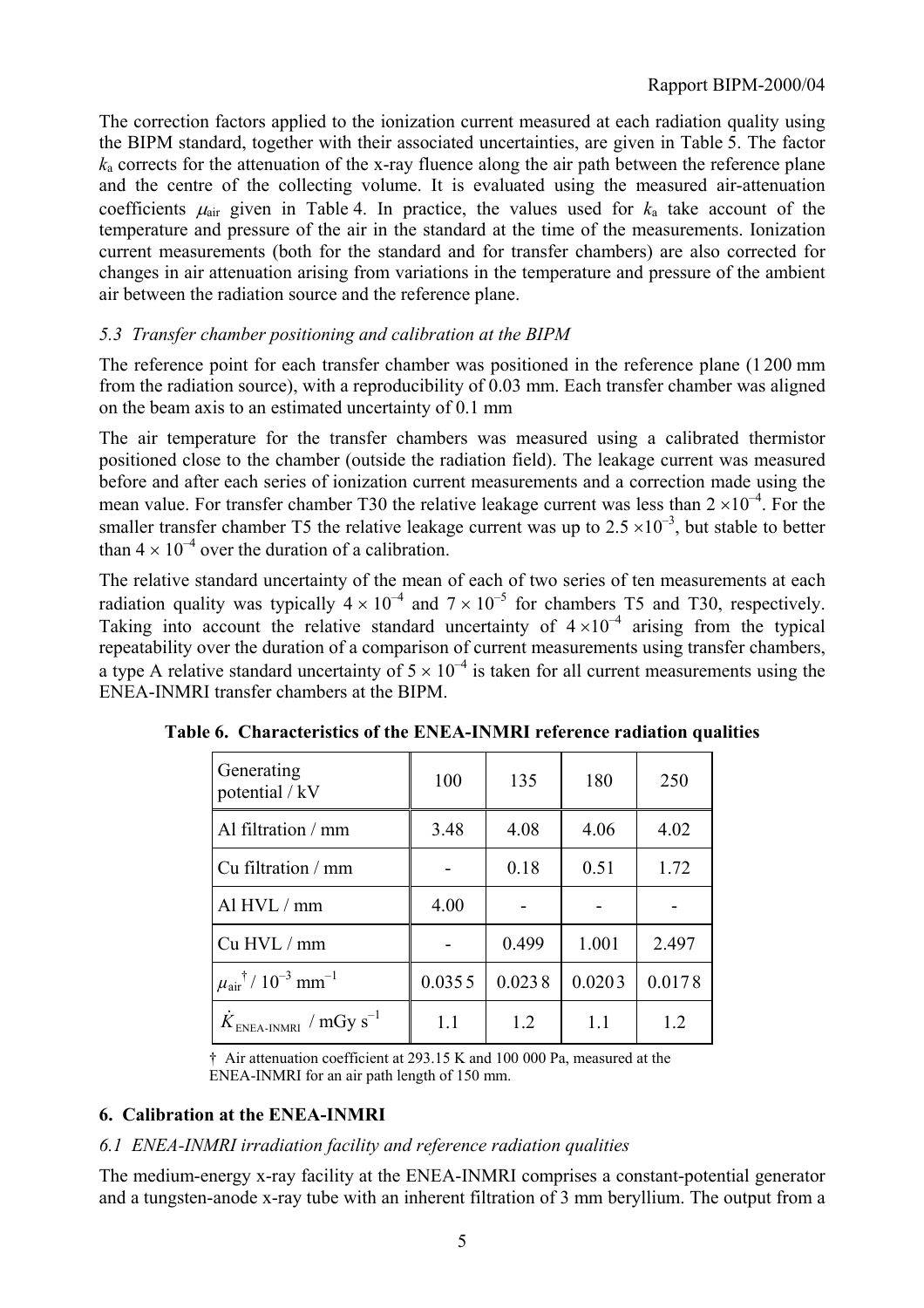potential divider is used to stabilize electronically the generating potential applied to the tube. In this way, variations in the x-ray output are maintained within 0.1 %. The residual variations are monitored by means of a transmission ionization chamber whose aluminized Mylar windows introduce a filtration of 3 mg  $cm^{-2}$ . The charge measuring system for the transmission monitor is similar to that for the standard and transfer chambers, and the stated uncertainty in ionization current measurements is that associated with current measurements relative to the transmission monitor. The characteristics of the ENEA-INMRI realization of the CCRI comparison qualities [1] are given in Table 6.

### *6.2 ENEA-INMRI standard and correction factors*

The reference plane for the ENEA-INMRI standard was positioned at 1 000 mm from the radiation source, and the chamber was aligned on the beam axis to an estimated uncertainty of 0.1 mm. By means of a combined electro-optical distance meter, the positioning of the standard is reproducible to 0.01 mm, both in distance from the source and in alignment on the beam axis. The beam diameter in the reference plane is about 100 mm for all radiation qualities, and beam homogeneity is better than 0.2 % within a diameter of 50 mm

The ionization current for the standard is determined relative to that for the transmission monitor. The relative standard uncertainty of the mean of thirty such measurements was typically  $2 \times 10^{-4}$ 

| Generating<br>potential / kV                             | 100    | 135    | 180    | 250    | Relative standard<br>uncertainty |          |
|----------------------------------------------------------|--------|--------|--------|--------|----------------------------------|----------|
|                                                          |        |        |        |        | $u_{iA}$                         | $u_{iB}$ |
| Air attenuation $k_a^{\dagger}$                          | 1.0144 | 1.0096 | 1.0082 | 1.0072 |                                  | 0.0020   |
| Scattered radiation $k_{sc}^{\dagger}$                   | 0.993  | 0.995  | 0.996  | 0.999  |                                  | 0.0015   |
| Electron loss $k_{e}^{\ddagger}$                         |        |        |        |        |                                  |          |
| Ion recombination $k_s^{\S}$                             | 1.0034 | 1.0036 | 1.0033 | 1.0031 | 0.0001                           | 0.0005   |
| Ion recombination $k_s$ <sup><math>\text{I}</math></sup> | 1.0027 | 1.0028 | 1.0023 | 1.0029 |                                  |          |
| Field distortion $k_d$                                   |        |        |        |        |                                  |          |
| Aperture edge transmission $k_1$                         | 1.0000 | 1.0000 | 1.0000 | 1.0000 |                                  | 0.0005   |
| Wall transmission $k_p$                                  | 1.0000 | 1.0000 | 0.9998 | 0.9995 |                                  | 0.0005   |
| Humidity $k_h$                                           | 0.9980 | 0.9980 | 0.9980 | 0.9980 |                                  | 0.0003   |
| $1-g_{\text{air}}$                                       | 0.9999 | 0.9999 | 0.9998 | 0.9997 |                                  | 0.0001   |

**Table 7. Correction factors for the ENEA-INMRI standard**

† These are nominal values for 293.15 K and 100 000 Pa; each measurement is corrected using the air temperature and pressure measured at the time.

 $\ddagger$  Determined as the product  $k_{sc} k_e$  from data given in the literature [3].

<sup>§</sup> For the collapsed free-air chamber (collector length 300.1 mm).

<sup>¶</sup> For the extended free-air chamber (collector length 540.4 mm).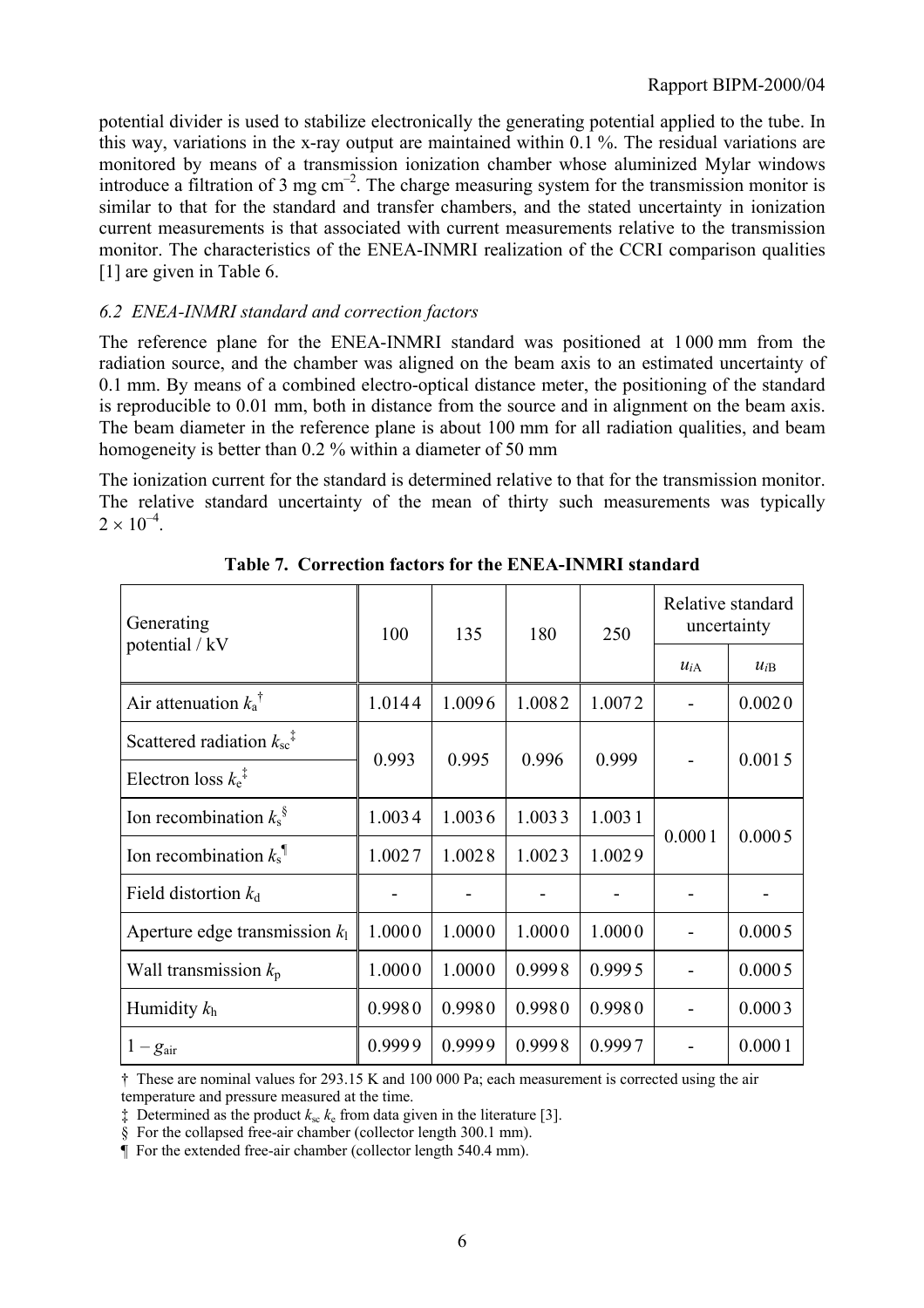The polarity effect for the ENEA-INMRI standard is negligible with respect to the statistical uncertainty of ionization current measurements. During the calibration of the transfer chambers, measurements were made at both polarities to confirm the absence of a significant polarity effect. The relative leakage current was measured to be less than  $2 \times 10^{-4}$ .

The correction factors applied to the ionization current measured at each radiation quality using the ENEA-INMRI standard, together with their associated uncertainties, are given in Table 7. The correction factor  $k_a$  is evaluated using the measured air-attenuation coefficients  $\mu_{air}$  given in Table 6. In practice, the values used for  $k_a$  take account of the temperature and pressure of the air in the standard at the time of the measurements. Ionization current measurements (standard and transfer chamber) are also corrected for variations in the temperature and pressure of the ambient air between the radiation source and the reference plane.

# *6.3 Transfer chamber positioning and calibration at the ENEA-INMRI*

The reference point for each transfer chamber was positioned at the reference distance (at the ENEA-INMRI 1 000 mm from the radiation source), and each chamber was aligned on the beam axis. As noted above, positioning using the electro-optical distance meter is reproducible to 0.01 mm both in distance from the source and in alignment on the beam axis.

A calibrated quartz thermometer was used to measure the air temperature. The leakage current was measured before and after each series of ionization current measurements and a correction made based on the mean of these leakage measurements. The relative leakage current was less than  $1 \times 10^{-5}$  for the large transfer chamber T30 and up to  $7 \times 10^{-4}$  for the small transfer chamber T5.

The relative standard uncertainty of the mean of each of two series of ten measurements at each radiation quality was typically less than  $5 \times 10^{-4}$  for both chambers.

| Generating<br>potential / kV    | 100    | 135         | 180    | 250    |
|---------------------------------|--------|-------------|--------|--------|
| Measurements at the BIPM        |        |             |        |        |
| $I_{tr}$ for chamber T5 / pA    | 2.59   | 2.53        | 3.67   | 4.81   |
| $k_{\text{str}}$ for chamber T5 | 1.0024 | 1.0024      | 1.0024 | 1.0024 |
| $I_{tr}$ for chamber T30 / pA   | 199.6  | 197.3       | 284.7  | 369.4  |
| $k_{\rm s,tr}$ for chamber T30  | 1.0035 | 1.0035      | 1.0038 | 1.0042 |
| Measurements at the ENEA-INMRI  |        |             |        |        |
| $I_{tr}$ for chamber T5 / pA    | 13.8   | 14.6        | 14.2   | 15.7   |
| $k_{s,tr}$ for chamber T5       | 1.0025 | 1.0025      | 1.0025 | 1.0025 |
| $I_{tr}$ for chamber T30 / pA   | 1058.1 | 1 1 3 2 . 5 | 1095.9 | 1201.6 |
| $k_{\rm s,tr}$ for chamber T30  | 1.0076 | 1.0072      | 1.0079 | 1.0079 |

**Table 8. Recombination correction factors for the transfer chambers**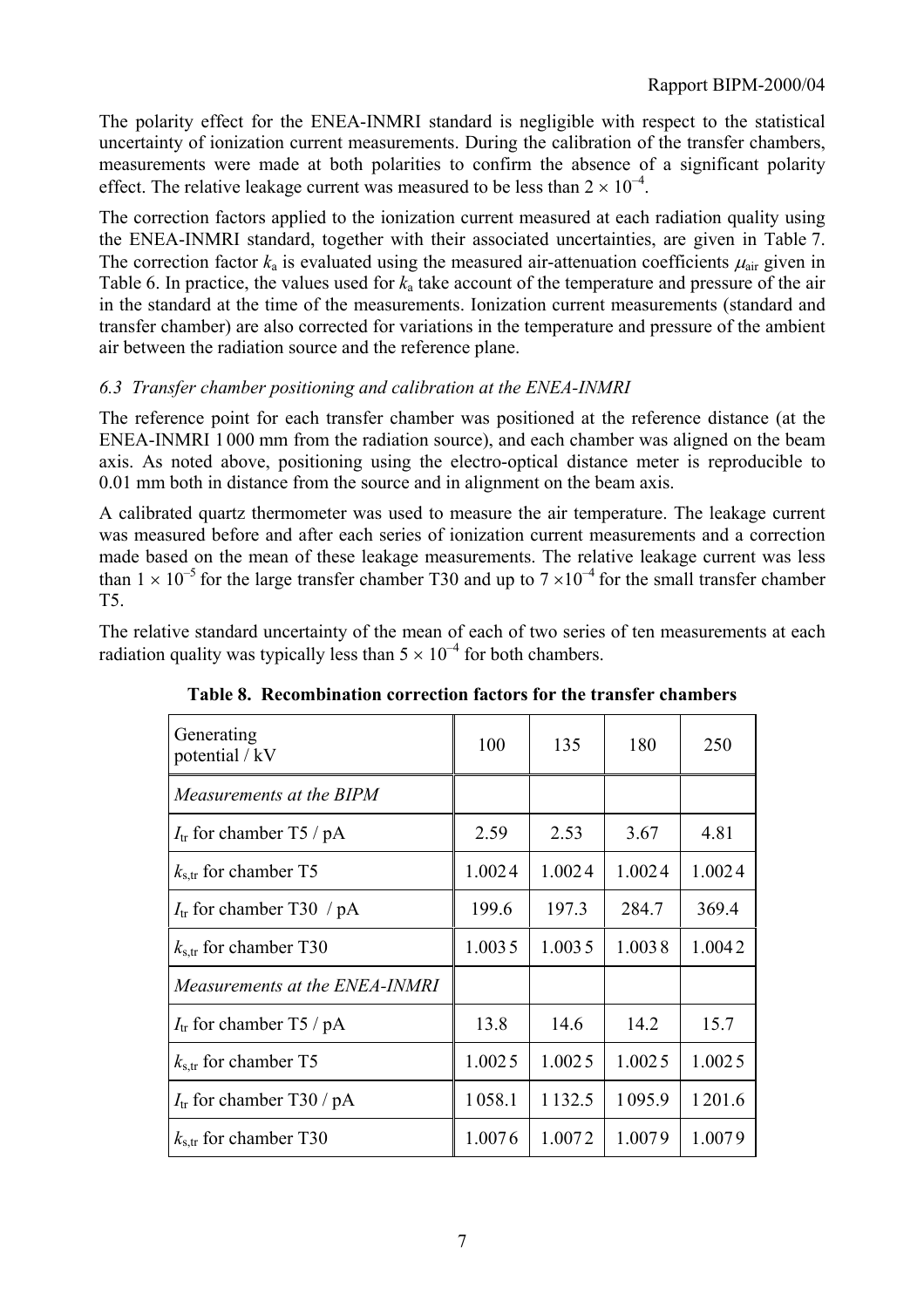### **7. Additional corrections to transfer chamber measurements**

### *7.1 Ion recombination*

For both transfer chambers, the ion recombination correction is given by the relation

$$
k_{s, \text{tr}} = \frac{1}{1 - a - bI_{\text{tr}}}
$$
(4)

where  $I_{tr}$  is the measured ionization current and a and b are constants determined empirically at the ENEA-INMRI for each transfer chamber. For chamber T5 the values are  $a = 2.41 \times 10^{-3}$  and  $b = 6.24 \times 10^{-6}$ , and for chamber T30 a = 2.56  $\times 10^{-3}$  and b = 4.46  $\times 10^{-6}$ . The measured values  $I_{tr}$  and the corresponding correction factors  $k_{str}$  are given in Table 8.

### *7.2 Beam non-uniformity and polarity*

No correction is applied at either laboratory for the radial non-uniformity of the radiation field. For the small transfer chamber T5 this will have a negligible effect. For the large chamber T30, this introduces a relative uncertainty which is estimated to be  $1 \times 10^{-3}$  at both the BIPM and the ENEA-INMRI.

Each transfer chamber was used with the same polarity at each laboratory and so no corrections are applied for polarity effects. The values for the polarity effect given in Table 3 are for information only.

### *7.3 Radiation quality correction factors kQ*

As noted in Section 4.1, slight differences in radiation qualities may require a correction factor  $k<sub>0</sub>$ . However, from Tables 4 and 6 it is evident that the radiation qualities at the BIPM and at the ENEA-INMRI are very closely matched in terms of HVL and so the correction factor  $k<sub>Q</sub>$  is taken to be unity for all qualities, with a negligible uncertainty.

| Laboratory                        | <b>BIPM</b>          |        | <b>ENEA-INMRI</b>  |          |  |
|-----------------------------------|----------------------|--------|--------------------|----------|--|
| Relative standard uncertainty     | $u_{iA}$<br>$u_{iB}$ |        | $u_{iA}$           | $u_{iB}$ |  |
| Ionization current                | 0.0003               | 0.0002 | $0.0008^{\dagger}$ | 0.0015   |  |
| Volume                            | 0.0001               | 0.0005 | 0.0001             | 0.0005   |  |
| Positioning                       | 0.0001               | 0.0001 |                    | 0.0001   |  |
| Correction factors (excl. $k_h$ ) | 0.0004               | 0.0014 | 0.0001             | 0.0026   |  |
| Humidity $k_h$                    |                      | 0.0003 |                    | 0.0003   |  |
| Physical constants                |                      | 0.0015 |                    | 0.0015   |  |
| $\dot{K}_{\rm lab}$               | 0.0005               | 0.0021 | 0.0008             | 0.0034   |  |

**Table 9. Uncertainties associated with the standards**

† This is the uncertainty of the ionization current measurement relative to the transmission monitor.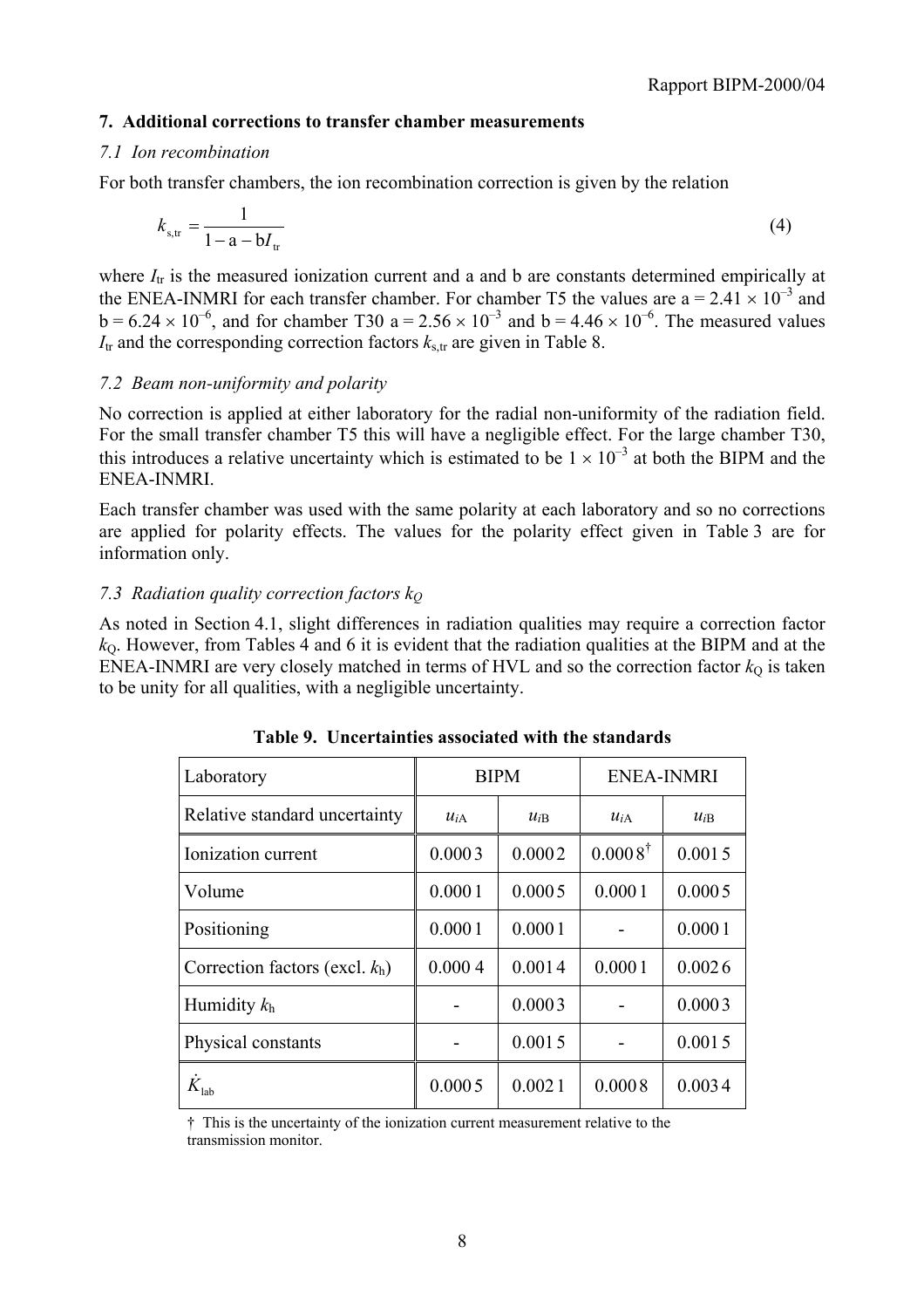# **8. Uncertainties**

The uncertainties associated with the primary standards are listed in Table 9 and those for the comparison results in Table 10. The quoted uncertainties are representative of those associated with routine air-kerma calibrations at both institutions.

The relative combined standard uncertainty  $u_c$  of the ratio  $\dot{K}_{ENEA-INMRI}/\dot{K}_{BIPM}$  takes into account correlations in the type B uncertainties associated with the physical constants and the humidity correction.

| Laboratory                                           | <b>BIPM</b>                 |                    | <b>ENEA-INMRI</b> |                    |  |
|------------------------------------------------------|-----------------------------|--------------------|-------------------|--------------------|--|
| Relative standard uncertainty                        | $u_{iA}$<br>$u_{iB}$        |                    | $u_{iA}$          | $u_{iB}$           |  |
| $K_{\text{lab}}$                                     | 0.0005                      | 0.0021             | 0.0008            | 0.0034             |  |
| Positioning of transfer chamber                      | 0.0001                      | $0.0001^{\dagger}$ |                   | $0.0005^{\dagger}$ |  |
| $I_{\rm tr}$                                         | 0.0005                      | 0.0002             | $0.0010^{*}$      | 0.0007             |  |
| $N_{K,lab}$                                          | 0.0007                      | 0.0021             | 0.0013            | 0.0035             |  |
| $\dot{K}_{\rm ENEA\text{-}INMRI}/\dot{K}_{\rm BIPM}$ | $u_c = 0.0038$ <sup>§</sup> |                    |                   |                    |  |

**Table 10. Uncertainties associated with the comparison results**

† For chamber T30, these increase to 0.001 0 at the BIPM and at the ENEA-INMRI to account for the radial non-uniformity of each beam.

‡ This is the uncertainty of the ionization current measurement relative to the transmission monitor.

§ Takes account of correlations in Type B uncertainties.

### **9. Results and discussion**

The calibration coefficients determined at the BIPM and at the ENEA-INMRI are given in Table 11.

**Table 11. Calibration coefficients for the transfer chambers**

| Generating<br>potential / kV                              | 100    | 135    | 180    | 250    |
|-----------------------------------------------------------|--------|--------|--------|--------|
| Transfer chamber T5                                       |        |        |        |        |
| $N_{K,ENEA-INMRI}$ (pre-comp) / Gy $\mu C^{-1}$           | 81.13  | 80.92  | 79.71  | 78.77  |
| $N_{K,\text{BIPM}}$ / Gy $\mu\text{C}^{-1}$               | 80.98  | 80.74  | 80.02  | 79.09  |
| $N_{K,ENEA-IMRII}$ (post-comp) / Gy $\mu$ C <sup>-1</sup> | 81.15  | 80.88  | 79.70  | 78.78  |
| Transfer chamber T30                                      |        |        |        |        |
| $N_{K,ENEA-INMRI}$ (pre-comp) / Gy $\mu$ C <sup>-1</sup>  | 1.0498 | 1.0348 | 1.0250 | 1.0246 |
| $N_{K,\text{BIPM}}$ / Gy $\mu\text{C}^{-1}$               | 1.0503 | 1.0340 | 1.0312 | 1.0287 |
| $N_{K,ENEA\text{-}INMRI}$ (post-comp) / Gy $\mu C^{-1}$   | 1.0496 | 1.0335 | 1.0256 | 1.0256 |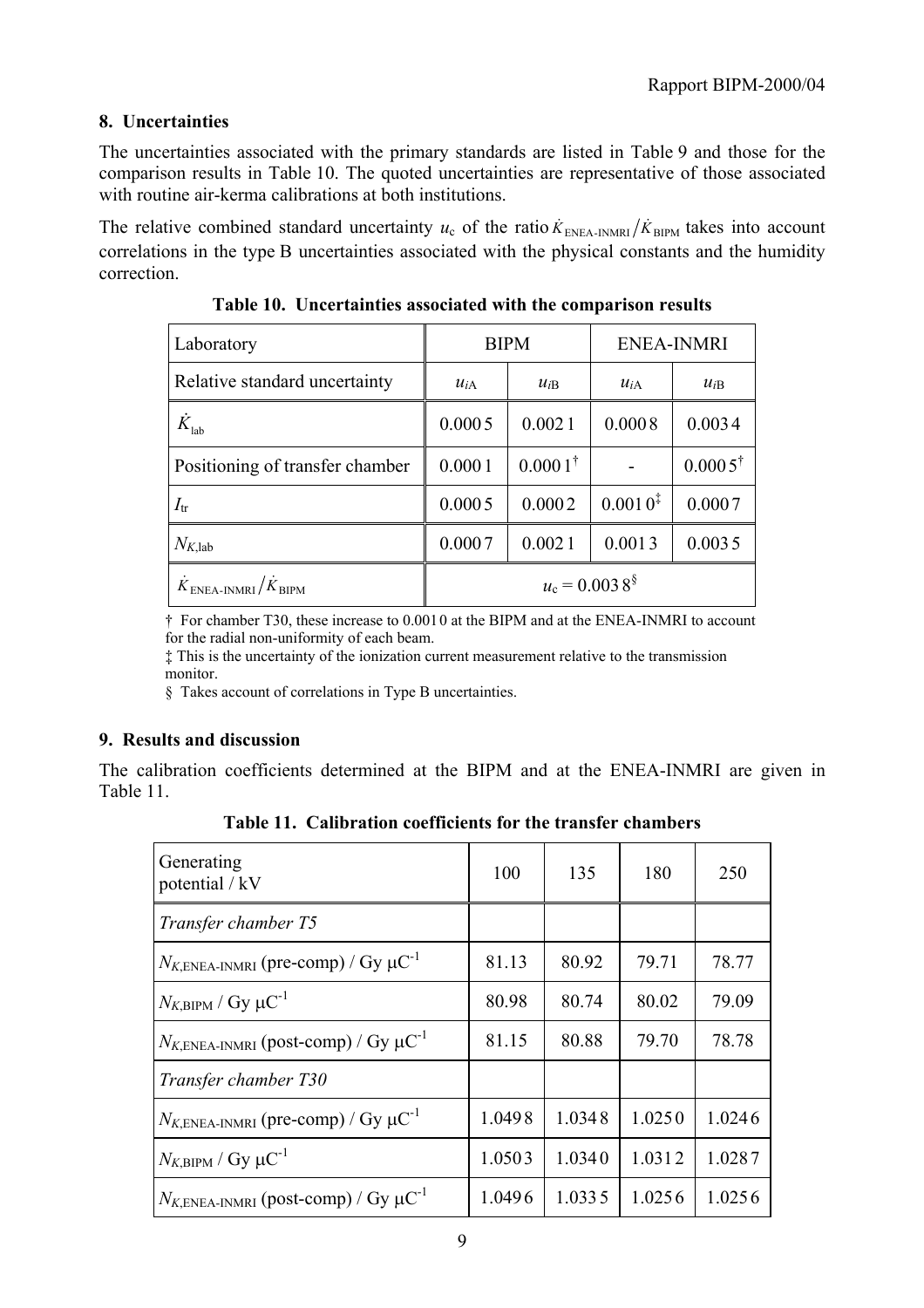For chamber T5, the pre- and post-comparison calibrations agree at the level of  $3.0 \times 10^{-4}$ , which is significantly better than one would expect from the given type A uncertainty of  $1 \times 10^{-3}$ (Table 10). For chamber T30, differences between the pre- and post-calibrations are larger and more consistent with the stated uncertainty. No systematic changes are observed between the pre- and post-calibration results.

The comparison results are summarized in Table 12. General agreement is observed, the mean ratio  $K_{ENEA-INMRI}/K_{BIPM}$  for all eight comparisons (two chambers at four qualities) being 0.9983 (relative standard uncertainty of the distribution  $3.0 \times 10^{-3}$ ). The deviation from unity of this mean value is consistent with the stated comparison uncertainty of  $3.8 \times 10^{-3}$  (Table 10). However, both transfer chambers show a trend with radiation quality. The mean result at 100 kV and 135 kV is 1.0009 (standard uncertainty  $7 \times 10^{-4}$ ) and that at 180 kV and 250 kV is 0.9957  $(5 \times 10^{-4})$ . This difference of  $5 \times 10^{-3}$  is statistically significant, but there is at present no explanation for this 'step'; all of the correction factors in Tables  $\frac{1}{2}$  and 7 are smoothly varying with radiation quality.

| Generating<br>potential / kV                             | 100                                                   | 135                          | 180 | 250    |
|----------------------------------------------------------|-------------------------------------------------------|------------------------------|-----|--------|
| $K_{\text{ENEA-INMRI}}/K_{\text{BIPM}}$ using chamber T5 |                                                       | $1.0020$   $1.0020$   0.9960 |     | 0.9960 |
| $\dot{K}_{ENEA-IMRI}/\dot{K}_{BIPM}$ using chamber T30   | $\vert 0.9995 \vert 1.0001 \vert 0.9942 \vert 0.9965$ |                              |     |        |
| <b>Mean</b> $K_{ENEA-INMRI}/K_{BIPM}$                    | 1.0007                                                | 1.0011 0.9951                |     | 0.9963 |

**Table 12. Comparison results**

A summary of the results of BIPM comparisons of air-kerma standards for medium-energy xrays, including the present comparison, is presented in Annex A. It can be noted from this data that the 'step' observed in the present comparison is not evident in other comparison results.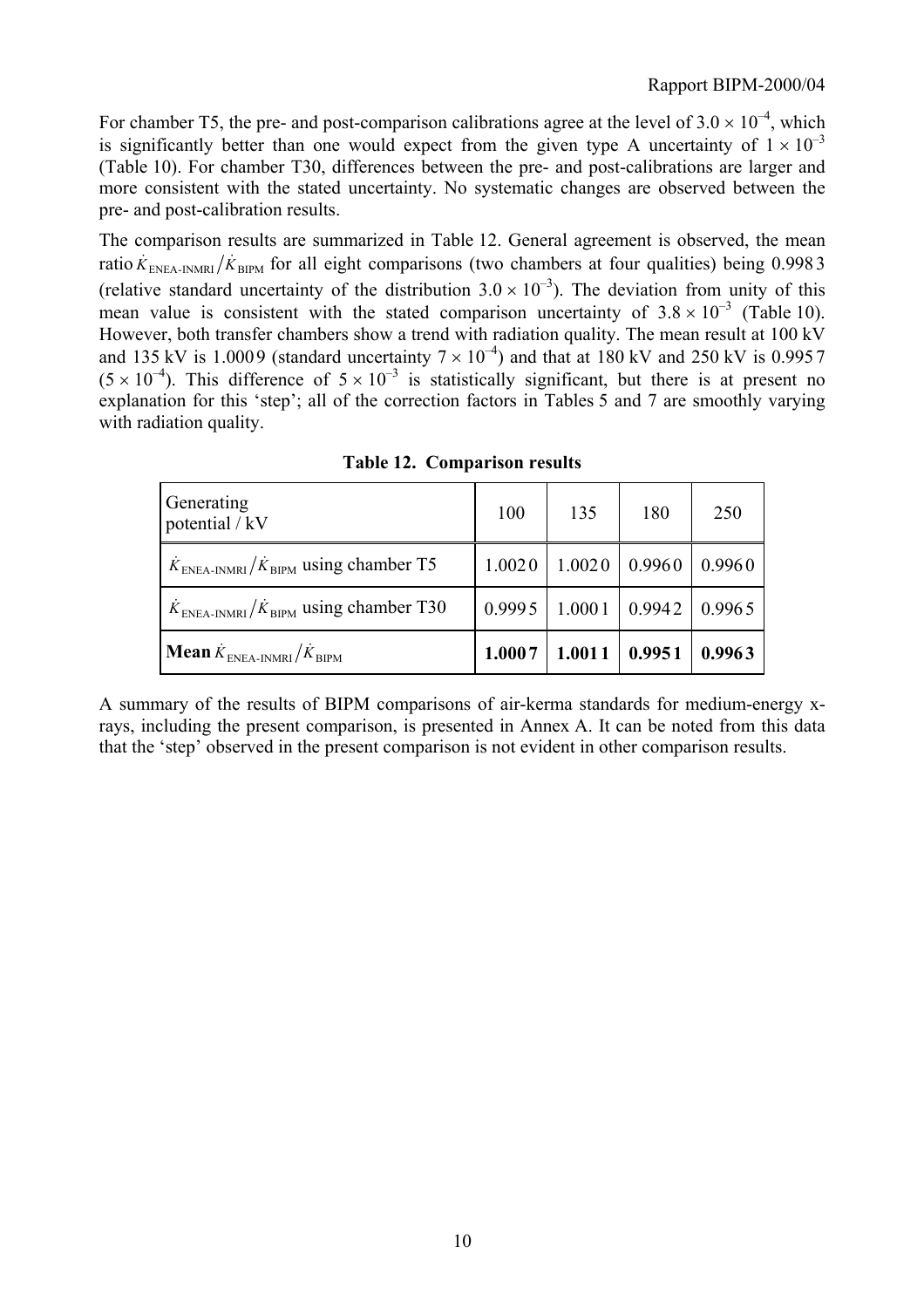### **References**

[1] BIPM, Qualités de rayonnement, CCEMRI(I), 1972, R15.

[2] BOUTILLON M., Mesure de l'exposition au BIPM dans le domaine des rayons X de 100 à 250 kV, 1978, *Rapport BIPM-*78/3.

[3] LAITANO R.F., TONI M.P., The primary exposure standard of ENEA for medium-energy xrays: characteristics and measurement procedures, 1983, *ENEA Report* RT/PROT(83)27.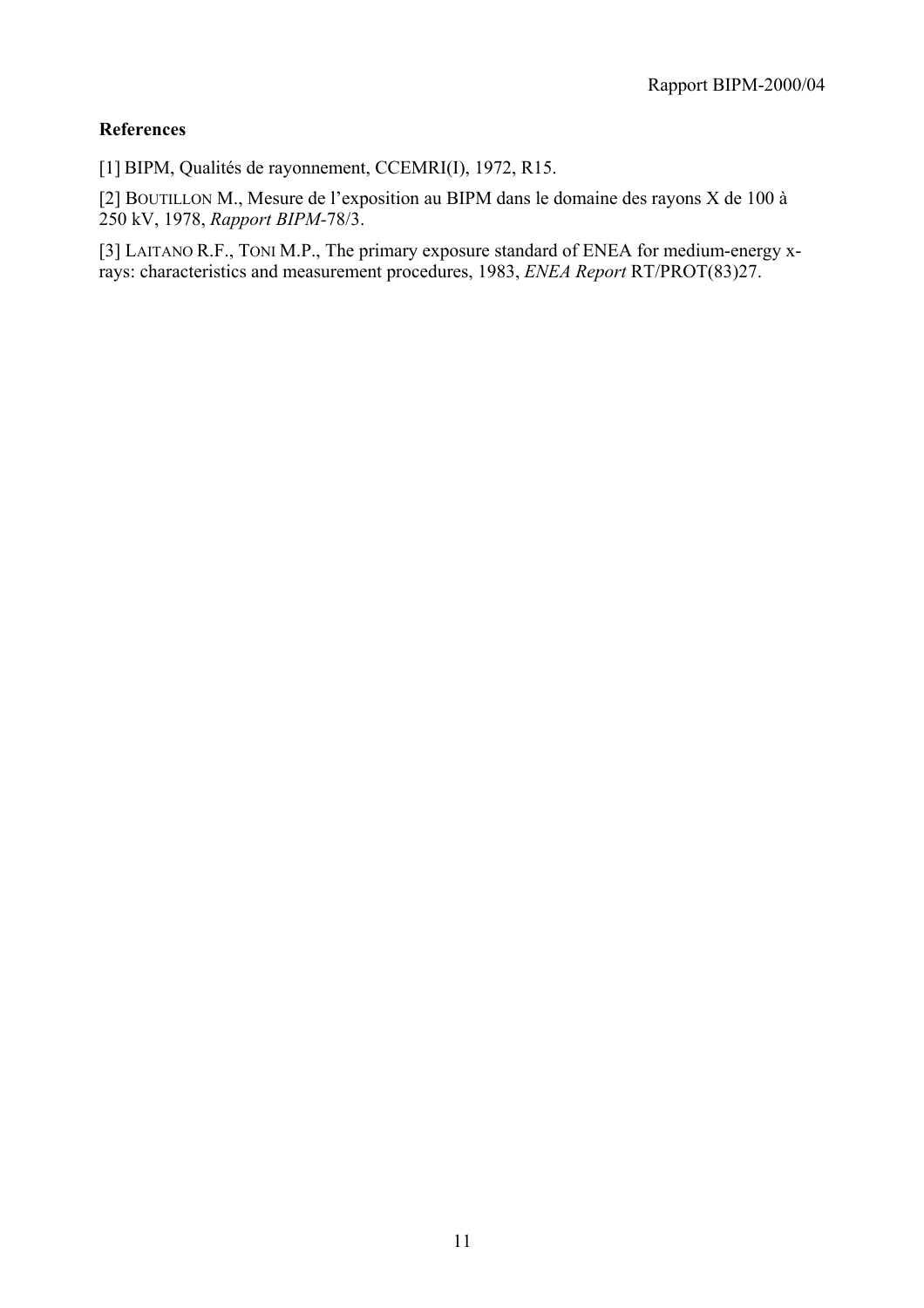### **Annex A**

The results of BIPM comparisons of air-kerma standards for medium-energy x-rays are presented in Table A.1. For NMIs which have compared their standard more than once with the BIPM, only the results of the most recent comparison are included. The same data are presented in graphical form in Figure A.1.

| <b>NMI</b>       | Country     | Date | Generating potential / kV |                  |        |        |
|------------------|-------------|------|---------------------------|------------------|--------|--------|
|                  |             |      | 100 kV                    | $135 \text{ kV}$ | 180 kV | 250 kV |
| <b>OMH</b>       | Hungary     | 1975 | 1.0040                    | 1.0013           | 0.9994 | 0.9961 |
| <b>PTB</b>       | Germany     | 1975 | 1.0016                    | 1.0003           | 1.0002 | 1.0016 |
| <b>CSIR</b>      | S Africa    | 1976 | 0.9969                    | 1.0042           | 1.0008 | 1.0049 |
| <b>BEV</b>       | Austria     | 1982 | 0.9988                    | 0.9980           | 0.9979 | 0.9960 |
| <b>ARL</b>       | Australia   | 1988 | 1.0037                    | 1.0046           | 1.0029 | 1.0044 |
| <b>NIST</b>      | <b>USA</b>  | 1991 | 1.0020                    | 1.0021           | 1.0010 | 0.9997 |
| <b>NMi</b>       | Netherlands | 1991 | 1.0018                    | 0.9975           | 0.9950 | 0.9937 |
| <b>GUM</b>       | Poland      | 1994 | 0.9985                    | 0.9968           | 0.9959 | 0.9944 |
| NPL <sup>†</sup> | <b>UK</b>   | 1997 | 0.9958                    | 0.9928           | 0.9933 | 0.9888 |
| <b>BNM-LCIE</b>  | France      | 1998 | 0.9901                    | 0.9979           | 0.9996 | 0.9980 |
| <b>ENEA</b>      | Italy       | 1998 | 1.0007                    | 1.0011           | 0.9951 | 0.9963 |

**Table A.1 Results of BIPM medium-energy x-ray comparisons, expressed as**  $\dot{K}_{NM}/\dot{K}_{BPM}$ **.** 

† The results for this laboratory are provisional; BIPM report still in preparation.